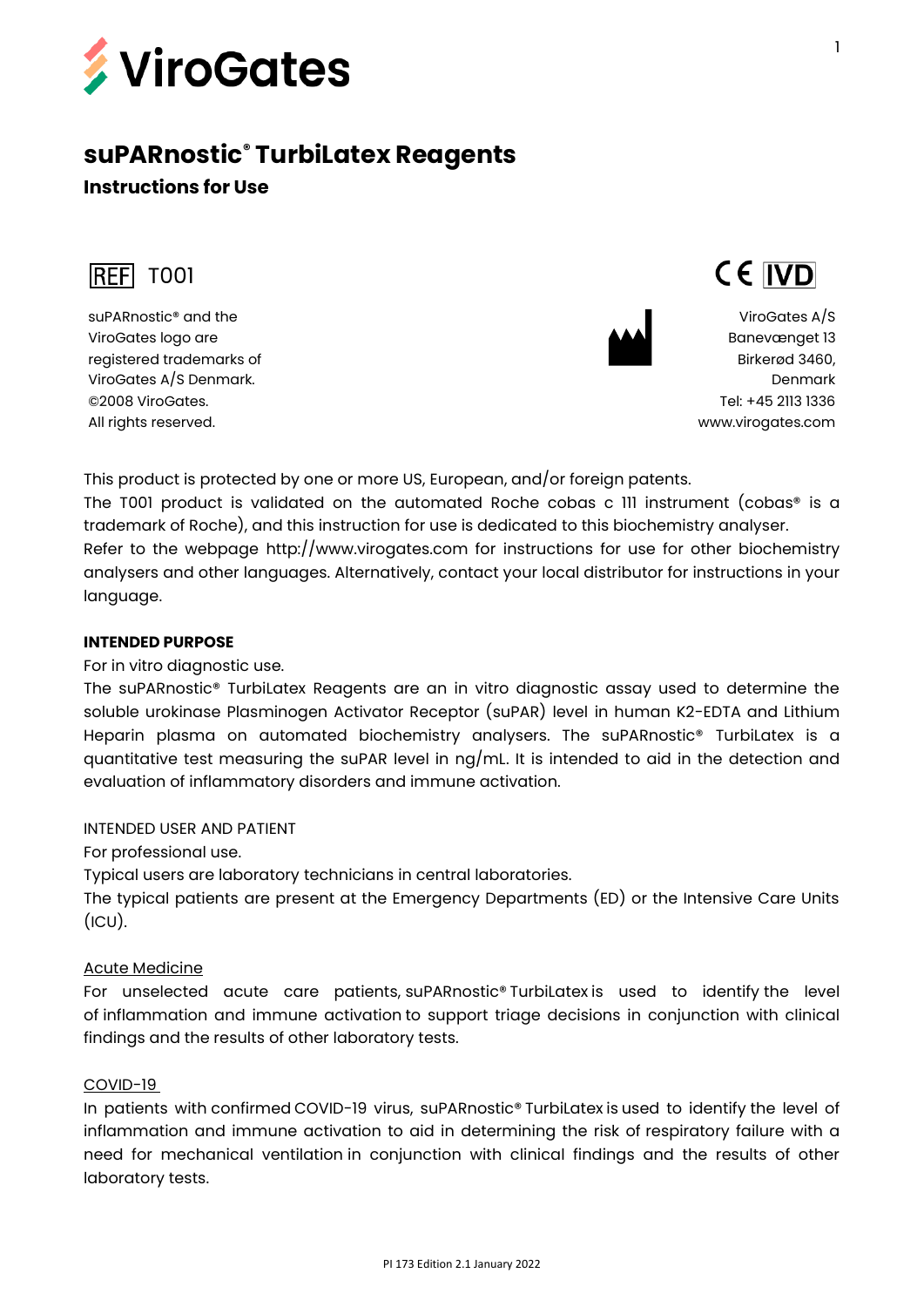#### **suPAR IS A MARKER OF DISEASE PROGRESSION**

suPAR is the soluble form of urokinase Plasminogen Activator Receptor (uPAR). The amount of suPAR is a measure of immune activation and inflammation.<sup>1</sup> suPAR is a biomarker increased by disease presence and severity.

In unselected ED patients, suPAR has a high negative predictive value for ruling out disease progression<sup>2</sup>. This means that patients with a low (<4  $\log/\text{mL}$ ) suPAR level have a good prognosis and a low risk of readmission and mortality<sup>3</sup>, supporting the decision of discharge of the patient. Conversely, a high suPAR level ( $>6$  ng/ml) is a strong measure of chronic inflammation and the underlying risk of adverse outcomes, including short term mortality (in hospital, 30 days, or 90 days)<sup>2</sup> supporting the decision of further examination of the patient.

The use of suPAR in clinical routine adds significant additional knowledge to the standard assessment based on early warning score systems and standard parameters in pre-admission of acute medical patients. Hence, suPAR is a broadly applicable biomarker, e.g., in the ED, especially concerning discharge decisions of patients and identifying non-diagnosed inflammatory disease. A cluster-randomised interventional study showed that up- or down-triaging patients based on suPAR levels increased the number of patients discharged (low risk) by 34%<sup>4</sup> and reduced hospital bed days<sup>5</sup>.

In patients with confirmed COVID-19, suPAR levels below 4 ng/mL suggest a low risk of developing respiratory failure and can be discharged for home quarantine. 6

#### **TEST PRINCIPLES**

The suPARnostic® TurbiLatex test is a Particle Enhanced Turbidimetric Immunoassay (PETIA) that quantitatively determines suPAR in human plasma samples. The latex enhanced particles coated with anti-suPAR antibodies (Mouse/Rat) in the reagent agglutinates with the suPAR present in the sample. During the incubation time, an antigen-antibody complex is formed. The size of the complex is estimated using spectrophotometric technology at a wavelength of 570-590 nm range. The degree of turbidity caused by the agglutination is a measure of suPAR in the sample. The higher suPAR, the higher the turbidity.

#### **REAGENTS AND MATERIALS**

Reagents provided:

- Reagent 1: Dilution Buffer (Glycine-Buffer solution (pH 8.2) and preservatives)
- Reagent 2: Latex Particle Reagent (Phosphate buffer solution (pH 6.1), latex particles coated with anti-suPAR antibodies and preservatives)

This kit consists of a ready-to-use Reagent 1 dilution buffer and a ready-to-use Reagent 2 solution of latex particles coated with anti-suPAR antibodies.

The volume below is enough for a full cassette for the Roche cobas c 111 chemistry analyser.

| Product/Buffer | Reagent 1       | Reagent 2 | No. tests |
|----------------|-----------------|-----------|-----------|
| T001 (c 111)   | $20 \mathrm{m}$ | 8 mL      | $100*$    |

\*No. of tests refers to the measurements available for sample testing when all reagent is transferred to the empty cassette. Reagent volumes additionally include the cassettes dead volumes and 12 tests used for calibration. The cassettes are for one-time use.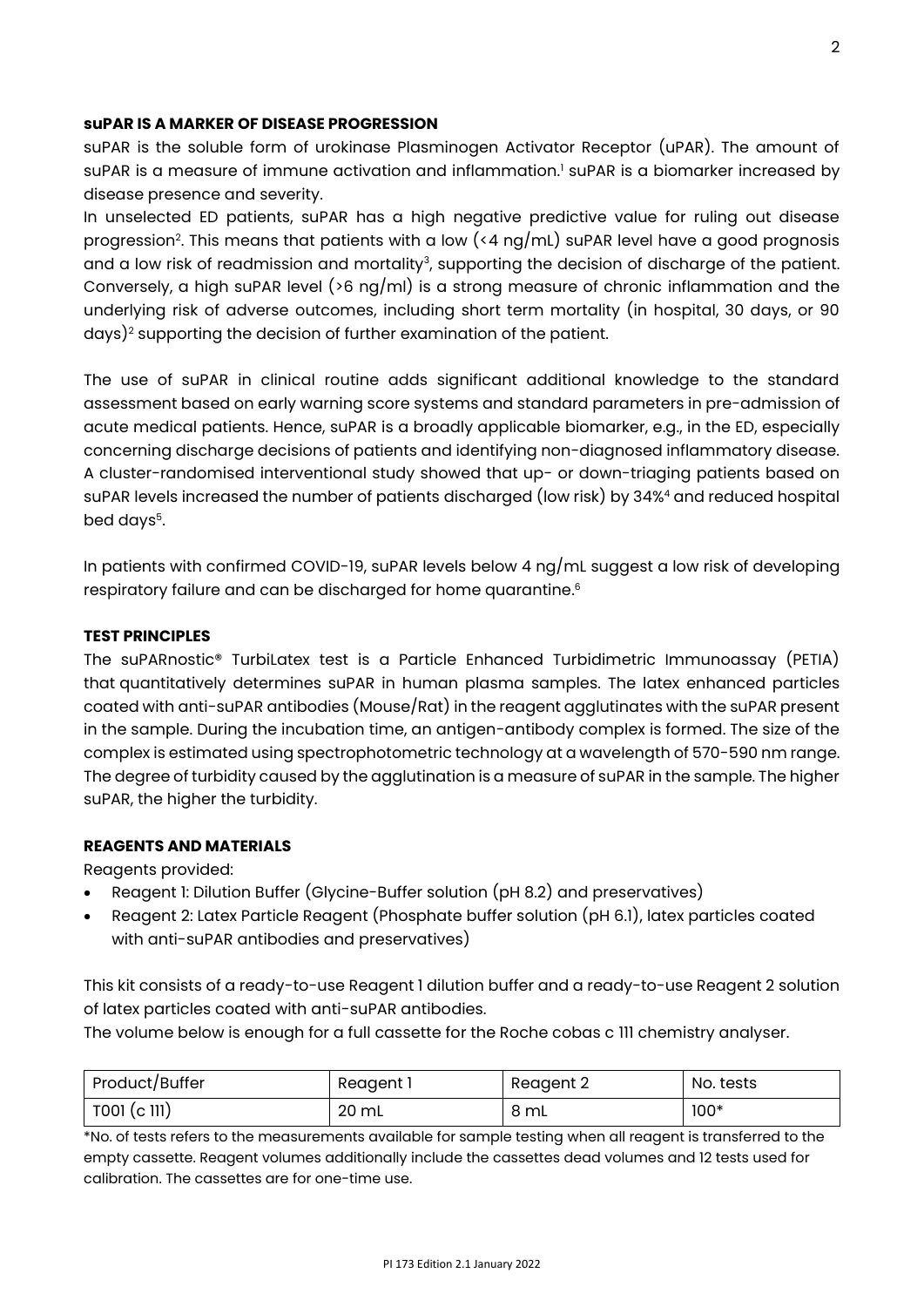Material required but not provided:

- suPARnostic<sup>®</sup> TurbiLatex Calibrators
- suPARnostic® TurbiLatex Controls
- Roche Diagnostic cobas c 111 analyser
- Empty cassettes for Roche cobas c 111
- General laboratory equipment

#### **PRECAUTIONS**

For professional laboratory use.

For in vitro diagnostic use. Exercise the standard precautions required for handling all laboratory reagents. Disposal of all waste material should follow local guidelines. The safety data sheet is available for professional users upon request.

- Do not use kit components beyond the indicated kit expiration date.
- Do not freeze any of the kit components.
- Do not mix reagents from different kit lots.
- Do not switch caps on reagent containers as it may cause contamination or mix-up.
- Do not mouth pipette or ingest any of the reagents.
- Do not smoke, eat, or drink when performing the assay or in areas where samples or reagents are handled.
- Do not mix plasma samples from different patients or different blood samplings of the same patient.
- Human samples may be contaminated with infectious agents. Therefore, do not ingest, expose to open wounds, or breathe aerosols.
- Wear protective gloves and dispose of biological samples according to the regulations.
- Be aware of possible dilution of suPAR in the case of a transfusion, infusion or similar.

## **STORAGE AND HANDLING**

The suPARnostic® TurbiLatex Reagents kit should be stored at 2-8°C - do not freeze. Before use, check the expiry date on the label.

The suPARnostic® Reagents are produced with a 2-year shelf life from the production date. The reagents have 8 weeks of onboard stability when kept at  $2$ -8°C and with a minimum of monthly calibration.

If not stored correctly, the reagent's stability may be affected, and inefficient and misleading results may be obtained. If any colouring or precipitation appear, discard the Reagents.

#### **SAMPLE COLLECTION AND PREPARATION**

Blood samples collected in K2-EDTA and Lithium-Heparin have been validated.

Collecting blood samples should be performed by authorised personnel using approved venipuncture techniques.

To prepare plasma samples, draw whole blood into a blood collection tube containing either K2- EDTA or Lithium Heparin anticoagulant. Then, centrifuge the blood at 3,000 x g between 1-10 minutes or until blood cells and plasma have separated.

Ensure the samples, calibrators, and controls are at room temperature before measurement.

3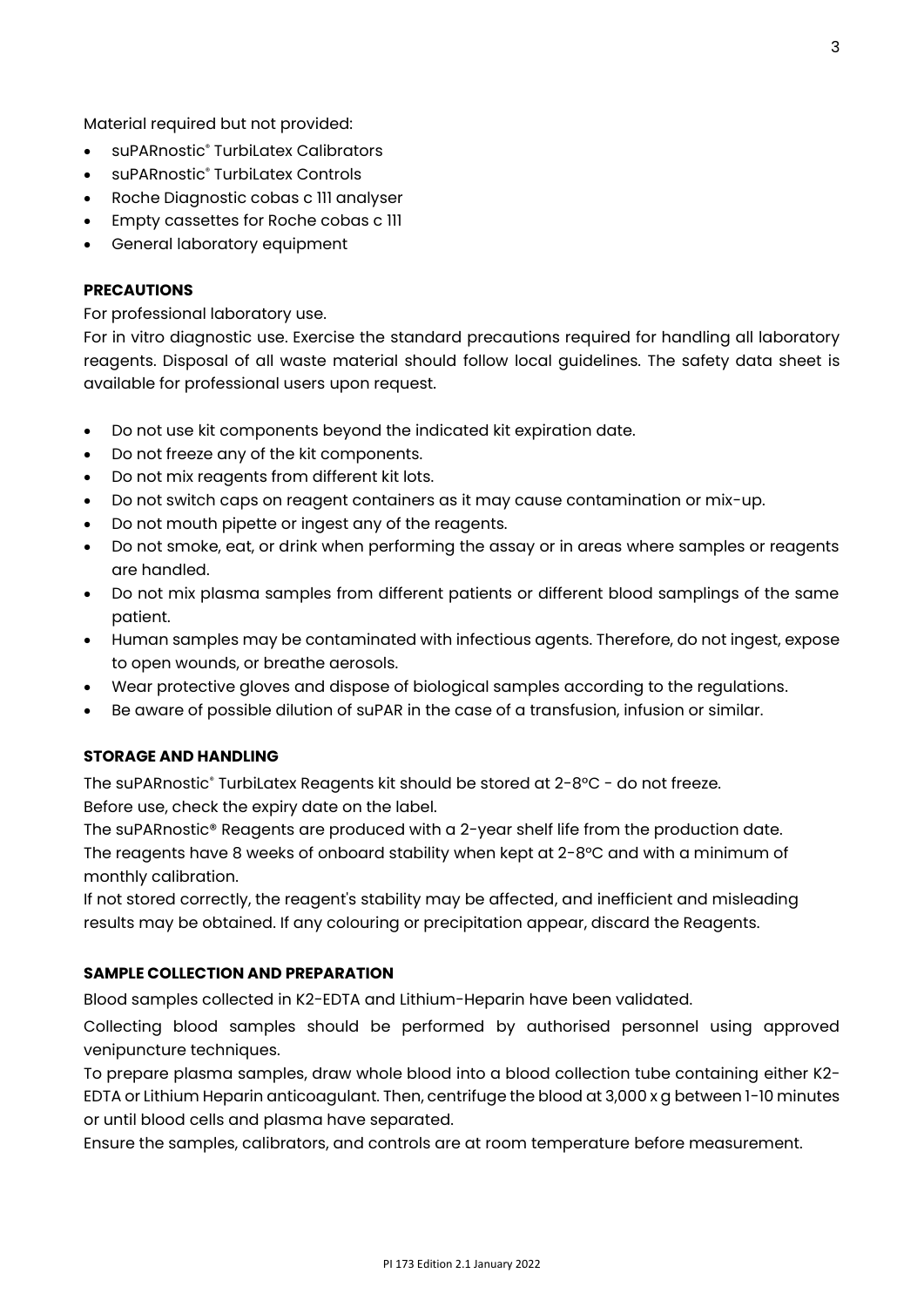Due to possible evaporation effects when loaded on the instrument, samples, calibrators, and controls should be analysed within 2 hours.

**NOTE:** Do not use hemolysed, contaminated, or hyper-lipemic sample specimens.

## **ASSAY PROCEDURE**

- 1) Install the suPARnostic<sup>®</sup> method using the application parameters provided at the end of this note onto the Roche cobas c 111 analyser.
- 2) Load reagents on the analyser.
- 3) Load isolated plasma samples directly on the analyser
- 4) The assay run time is 10 minutes with: 1 st incubation: 150 μL of Reagent 1 with 10 μL of the sample. 2<sup>nd</sup> incubation: 50 μL of Reagent 2 is added to the mixture, and antigen-antibody complexes are formed.
- 5) The turbidity of the sample is measured in set time intervals at a wavelength of 583 nm.
- 6) Results are determined via a calibration curve generated by measuring a set of calibrators (#T002) with a known suPAR concentration.
- 7) The measurement result is calculated by determining the difference of absorbance values at 2 read points. The analyser automatically calculates the analyte concentration of each sample in ng/mL.

## **CALIBRATION**

Together with the suPARnostic® TurbiLatex Reagents kit, the suPARnostic® TurbiLatex Calibrators (#T002) must be used for calibration. It is recommended to repeat the calibration at least once a month. In addition, recalibration is required when a new batch of the suPARnostic® TurbiLatex Reagents are used. Calibration is performed according to the instruction provided with the suPARnostic® TurbiLatex Calibrators.

## **QUALITY CONTROL**

Quality control of the suPARnostic® TurbiLatex Reagents must be performed with the suPARnostic® TurbiLatex Controls (#T003) as a minimum after each calibration and according to the laboratory guidelines. If the QC values exceed the established upper/lower range, the laboratory should undertake corrective actions.

# **INTERPRETATION OF RESULTS**

## **suPAR levels and cut-offs**

# Acute care medical patients and risk of 90-day mortality

The cut-offs for interpreting results from acute care patients were established based on suPAR baseline measurements of 990 patients attending the ED in a Spanish multicenter trial.<sup>14</sup> The median age was 68 years (53-81), 50.8% were men, median suPAR was 3.8 ng/mL (Interquartile range 2.8-6.0). In total, 47 died during the 90-day follow-up. Out of the 990 patients, 520 (52.5%) had suPAR below 4.0 ng/mL. Patients with suPAR <4.0 ng/mL had a low risk of 90-day mortality (N=5, 0.96%), resulting in a negative predictive value (NPV) of 99.0%, a sensitivity of 89.4% and a specificity of 54.6%. In patients with suPAR >6.0 ng/mL (N=245 (24.8%), 33 patients died during the 90-day follow-up (13.5%), resulting in a positive predictive value (PPV) of 13.5%, a sensitivity of 70.2%, and a specificity of 77.5%.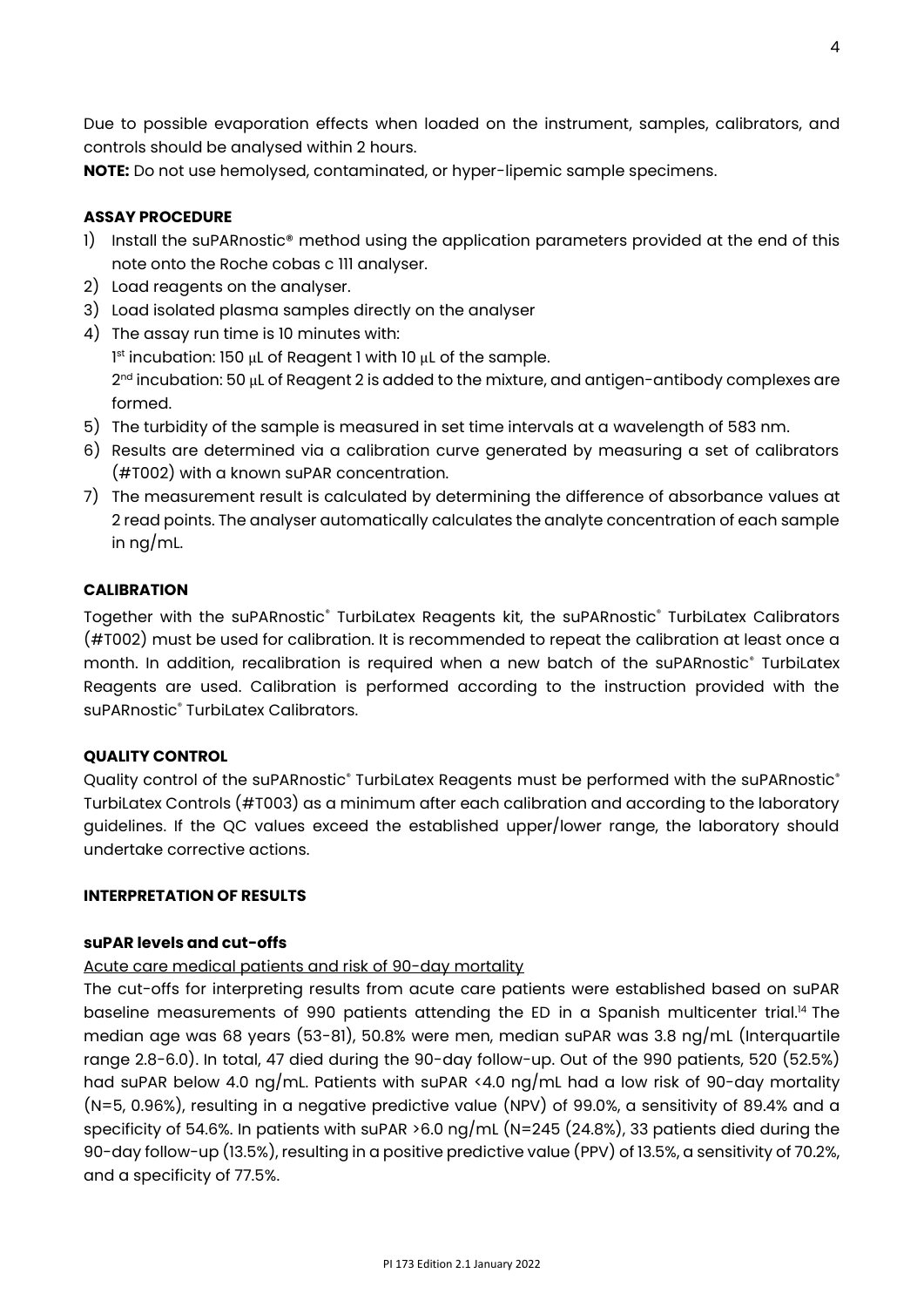|                                                | 90 Days follow-up |          |       |            |            |
|------------------------------------------------|-------------------|----------|-------|------------|------------|
|                                                | <b>Died</b>       | Survived | Total | <b>PPV</b> | <b>NPV</b> |
| <b>High risk</b> (suPAR $>6.0$ ng/mL)          | 33                | 212      | 245   | 13.5%      |            |
| <b>Medium Risk</b> (suPAR $4.0 - 6.0$ ng/mL)   | 9                 | 216      | 225   |            |            |
| <b>Low risk</b> (suPAR <4.0 $\log/\text{mL}$ ) | 5                 | 515      | 520   |            | 99.0%      |
| Total                                          | 47                | 943      | 990   |            |            |
| Sensitivity/specificity (<4.0 ng/mL)           | 89.4%             | 54.6%    |       |            |            |
| Sensitivity/specificity ( $>6.0$ ng/mL)        | 70.2%             | 77.5%    |       |            |            |

Table 1: 90-day Mortality according to suPAR cut-offs in Spanish multicenter study.

## COVID-19 and risk of respiratory failure

For patients who tested positive for the COVID-19 virus, suPAR baseline measurements were taken within 48 hours after patients presented at the hospital<sup>6</sup>. Respiratory failure was defined as the need for mechanical ventilation within 2 weeks. The study included 57 patients, of whom 21 developed respiratory failure. None of the patients with suPAR below 4.0 ng/mL developed respiratory failure resulting in an NPV of 100%, a sensitivity of 100% and a specificity of 36.1%. Of the 21 patients who developed respiratory failure, 18 had baseline suPAR levels above 6.0 ng/mL resulting in a PPV of 85.7%, a sensitivity of 85.7%, and a specificity of 81.3%.

| suPAR level          | Interpretation, ED and COVID-19                                                                                                                                                                                                                                                                                       |
|----------------------|-----------------------------------------------------------------------------------------------------------------------------------------------------------------------------------------------------------------------------------------------------------------------------------------------------------------------|
| $\le$ 4.0 ng/mL      | <b>Low Risk</b><br>Supports the decision of discharge.<br>The underlying health condition is good, and the prognosis for survival is high.<br>$\qquad \qquad -$<br>Low risk of respiratory failure and need of mechanical ventilation in patients with<br>COVID-19.                                                   |
| $4.0 - 6.0$<br>ng/mL | <b>Medium Risk</b><br>Some disease activity or co-morbidity is present.<br>Some readmissions and mortality are expected after six months of follow-up.<br>$\overline{\phantom{a}}$<br>Medium risk of respiratory failure and need of mechanical ventilation in patients with<br>$\overline{\phantom{a}}$<br>COVID-19. |
| $>6.0$ ng/mL         | <b>High Risk</b><br>Clinical attention is needed - high risk of mortality.<br>Supports the decision of admission and treatment<br>High risk of respiratory failure and need of mechanical ventilation in patients with<br>COVID-19.                                                                                   |

Table 2: Simplified suPAR clinical decision scheme<sup>,6, 14</sup>.

#### **EXPECTED VALUES IN HEALTHY INDIVIDUALS**

All individuals have a measurable suPAR level. In healthy blood donors (N=9305), the median suPAR level for men aged 18-65 years is 2.2 ng/mL (25-75% interval from 1.8-2.9 ng/mL)<sup>7</sup> , for women aged 18-65 years is 2.6 ng/mL (25-75% interval from 2.1-3.2 ng/mL)<sup>7</sup>, patients attending ED the suPAR level is around 3.0-6.0 ng/mL $^{2,3,8}$ . In patients with severe disease and organ failure, suPAR is often in  $\,$ the double-digits<sup>9,10</sup>. The higher the level, the higher the risk of disease progression and the worse the prognosis.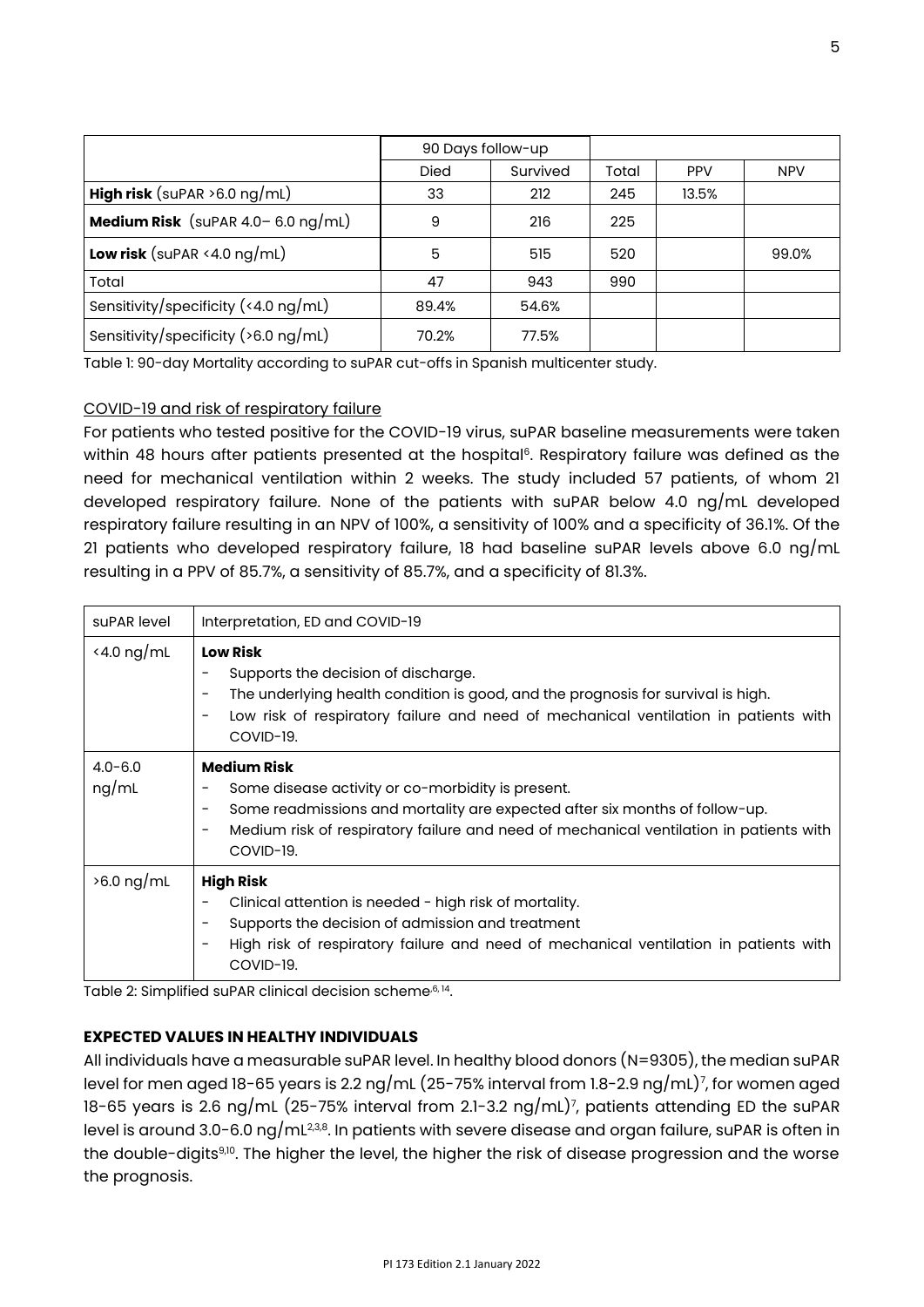# **CLINICAL PERFORMANCE**

## **Validation of cut-offs**

#### Acute care medical patients

The clinical validation data are from a prospective observational study of unselected acute medical patients attending the ED at Mikkeli Hospital in Finland. <sup>11</sup> A total of 1747 acute medical patients were included and had suPAR measured using suPARnostic® TurbiLatex. The median age was 70 (IQR: 57-79), and 51.4% were men. Among patients with suPAR below 4.0 ng/mL (N=804, 46.0%), 8 (1.0%) died within 90-day follow-up, resulting in a negative predictive value of 99.0% and a sensitivity of 94.2% and a specificity of 47.9%. Among patients with suPAR above 6.0 ng/mL (N=429, 24.6%), 87 patients (20.3%) died within 90-day follow-up, resulting in a positive predictive value of 20.1%, a sensitivity of 63.0% and a specificity of 78.7%. Data for 90-day follow-up are shown in Table 3.

|                                                               | 90-day follow-up |          |       |            |            |
|---------------------------------------------------------------|------------------|----------|-------|------------|------------|
|                                                               | <b>Died</b>      | Survived | Total | <b>PPV</b> | <b>NPV</b> |
| <b>High risk</b> (suPAR $>6.0$ ng/mL)                         | 87               | 342      | 429   | 20.3%      |            |
| Medium Risk (suPAR $4.0 - 6.0$ ng/mL)                         | 43               | 471      | 514   |            |            |
| <b>Low risk</b> (suPAR <4.0 $\log/\text{mL}$ )                | 8                | 796      | 804   |            | 99.0%      |
| Total                                                         | 138              | 1609     | 1.747 |            |            |
| Sensitivity/specificity ( $\langle 4.0 \text{ ng/mL} \rangle$ | 94.2%            | 49.5%    |       |            |            |
| Sensitivity/specificity ( $> 6.0$ ng/mL)                      | 63.0%            | 78.7%    |       |            |            |

Table 3: 90-day mortality in acute medical patients in Finish validation study.

#### COVID-19

The clinical validation data are from a prospective observational study at Mikkeli Central Hospital in Finland using the suPARnostic® TurbiLatex on a cobas c 111. The study included 100 acute medical patients who tested positive for SARS-CoV-2 at the Emergency Department at Mikkeli Central Hospital in Finland.<sup>7</sup>

Results of suPAR validation for stratification of COVID-19 patients regarding the risk of developing severe respiratory failure and requiring mechanical ventilation is shown in Table 4.

|                                          | 90-day follow-up |          |       |            |            |
|------------------------------------------|------------------|----------|-------|------------|------------|
|                                          | <b>Died</b>      | Survived | Total | <b>PPV</b> | <b>NPV</b> |
| High risk (suPAR $>6.0$ ng/mL)           | 5                | 44       | 49    | 10.2%      |            |
| Medium Risk (suPAR $4.0 - 6.0$ ng/mL)    | 0                | 27       | 27    |            |            |
| Low risk (suPAR <4.0 $\log$ /mL)         | 0                | 24       | 24    |            | 100%       |
| Total                                    | 5                | 95       | 100   |            |            |
| Sensitivity/specificity (< 4.0 ng/mL)    | 100%             | 25.3%    |       |            |            |
| Sensitivity/specificity ( $> 6.0$ ng/mL) | 100%             | 53.7%    |       |            |            |

Table 4: 90-day development of respiratory failure in COVID-19 patients according to suPAR cut-offs.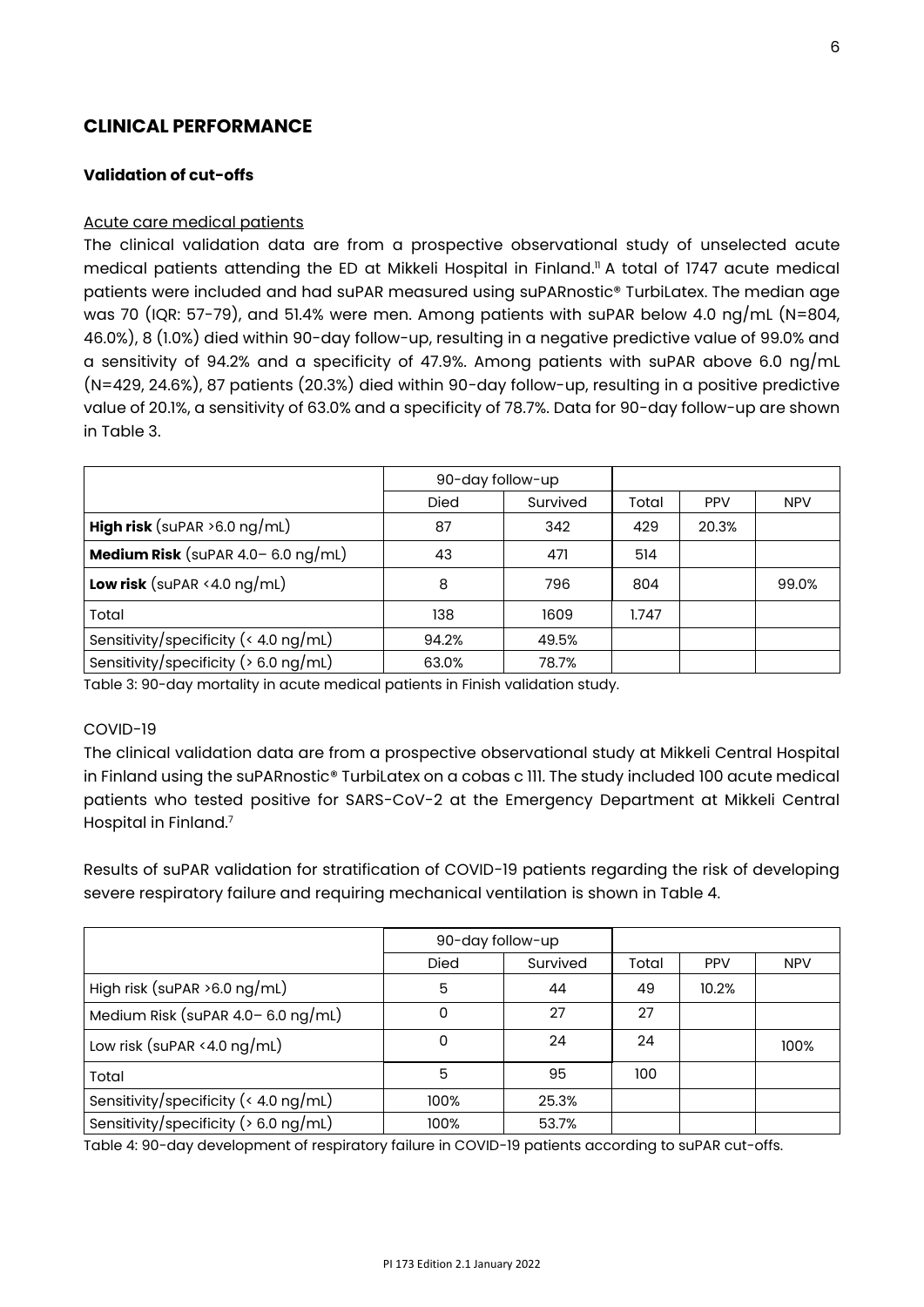#### **LIMITATIONS**

Clinical prognostication must not be based on the results of the suPARnostic® TurbiLatex test alone. Instead, the results must be interpreted considering the patient's clinical history and other diagnostic test results.

# **ANALYTICAL PERFORMANCE**

#### **SAMPLE STABILITY**

Blood samples should be added to the instrument for automated sampling within 2 hours of sampling to avoid hemolysis.

Samples should preferably be analysed as soon as possible, but K2-EDTA and Lithium Heparin plasma samples are stable for:

- 24 hours at room temperature (20-25°C).
- 3 days at  $2-8$ °C.
- -20°C for more extended storage.

Five freeze/thaw cycles over 5 days do not impact suPAR concentration in a sample.

#### **REQUIRED TRAINING**

To use the suPARnostic® TurbiLatex Reagents, the user must be fully trained to operate the chemistry analyser.

#### **PERFORMANCE CHARACTERISTICS**

Results presented below were obtained with the use of the suPARnostic® TurbiLatex Reagents on the Roche cobas<sup>®</sup> c 111 analyser. Therefore, the data shown is only valid for Roche cobas c 111.

## **RESULTS**

Results are calculated by linear regression.

If a calculation method other than linear regression is used, the method must be validated. Then, control the curve fitting using the suPARnostic® TurbiLatex Controls and undertake corrective actions if results exceed the upper and lower limit.

#### **MEASURING RANGE**

The measuring range of the suPARnostic<sup>®</sup> TurbiLatex test is 1.8 ng/mL to 16.0 ng/mL on the Roche cobas<sup>®</sup> c 111analyser.

It is not recommended to dilute samples with the results above the measuring range.

#### **ANALYTICAL LIMITS**

The Limit of Blank (LoB) was determined as the 95<sup>th</sup> percentile of 60 blank measurements. The Limit of Detection (LoD) was calculated as LoB plus 3 times the pooled standard deviation (SD). The LoD corresponds to the lowest analyte concentration, which can be detected.

The Limit of Quantitation (LoQ) was calculated as LoB plus 10 times the SD of the mean low-level 'samples' estimation of 60 low-level samples.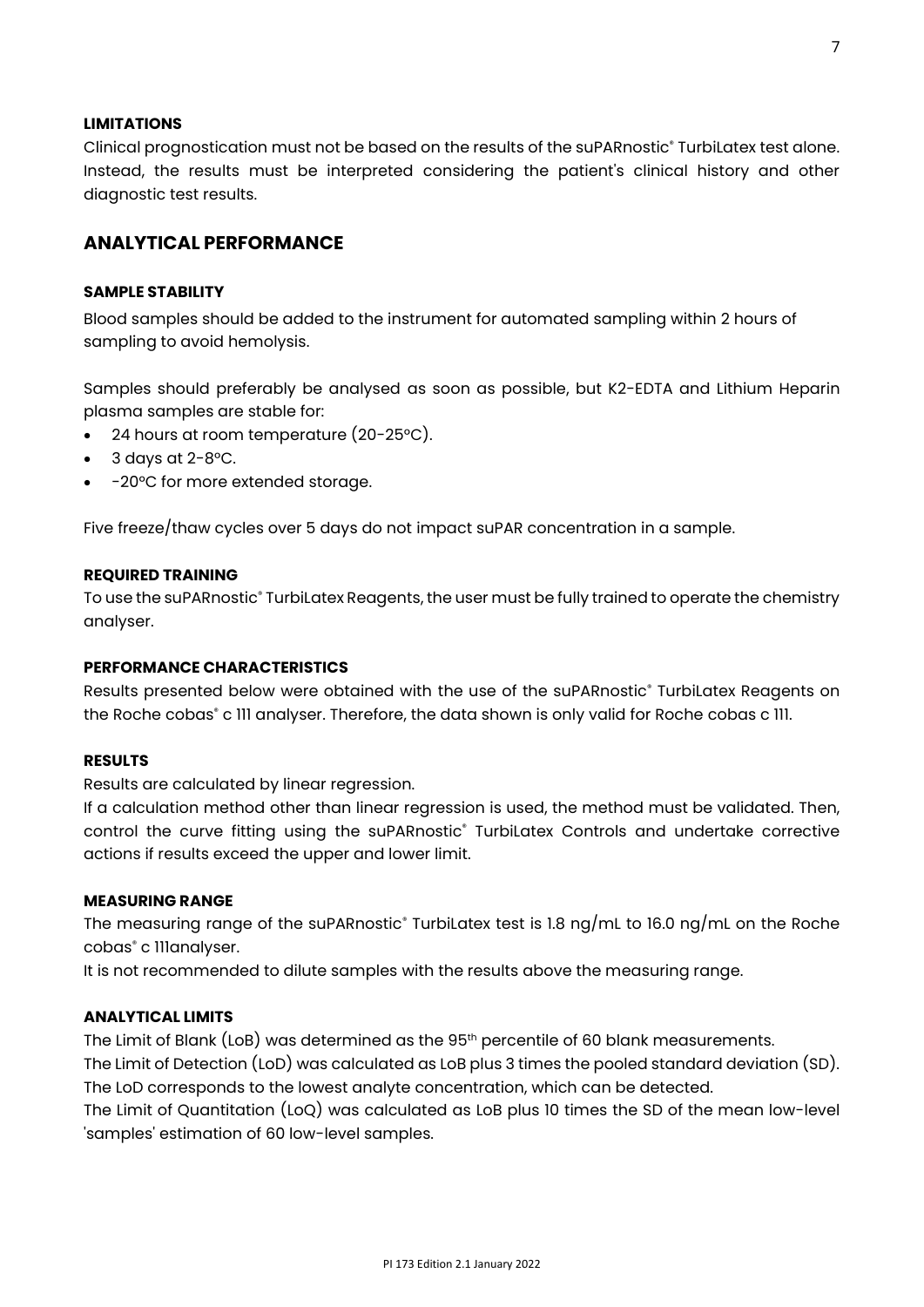| <b>LoB</b>            | LoD       | LoQ       |
|-----------------------|-----------|-----------|
| $1.0 \; \text{ng/mL}$ | 1.1 ng/mL | 1.1 ng/mL |

LoB and LoD were established following CLSI EP17<sup>13</sup>. LoQ was established according to IUPAC, Codex Alimentarius Procedural Manual, 15th edition.

#### **INTERFERENCE**

Samples with abnormally elevated haemoglobin levels, lipids, or bilirubin may interfere with assay performance and sensitivity.

No interference was observed for the following concentrations.

| Substance:               | Concentration:     |
|--------------------------|--------------------|
| <b>Bilirubin</b>         | $350 \mu$ mol/L    |
| Hemoglobin               | 1.4 $g/L$          |
| Triglycerides            | 3.3 g/L            |
| <b>Rheumatoid Factor</b> | >440 IU/mL         |
| <b>HAMA</b>              | Titer $>640^\circ$ |

The interference studies were performed using a modified CLSI EP07-A2 protocol.<sup>13</sup>

Rheumatoid Factor and HAMA solutions were prepared by adding concentrated rheumatoid and HAMA solutions to human plasma pools.

In rare cases, gammopathy, especially type IgM (Waldenström's macroglobulinemia), may produce inaccurate results. Patients with a confirmed diagnosis of anti-TPO or other autoimmunerelated diseases have been shown to interfere in a few cases.

Although precautions have been taken to minimise interference caused by heterophilic antibodies, erroneous results can be observed. Therefore, any suPAR value above 10 ng/mL should be carefully investigated, and unusually high results, e.g. above 20 ng/mL may be false-positive results caused by interference.

# **LINEARITY**

The suPARnostic<sup>®</sup> TurbiLatex Reagents test is linear from 1.8 ng/mL to 26.5 ng/mL.

#### **HOOK EFFECT**

The suPARnostic® TurbiLatex Reagents test showed no prozone effect in concentrations up to 65 ng/mL.

#### **PRECISION**

Low, medium, and high samples were measured with two replicates in two separate runs per day for 20 days.

|        | Mean suPAR      | Repeatability | Within-day precision | Between-day    | Within-laboratory |
|--------|-----------------|---------------|----------------------|----------------|-------------------|
|        | level $(ng/mL)$ | (CV)          | (CV)                 | precision (CV) | precision (CV)    |
| Low    | 3.6             | 4.5%          | 2.5%                 | 2.8%           | 5.3%              |
| Medium | 7.0             | 3.7%          | 2.5%                 | 2.3%           | 4.1%              |
| High   | 11.2            | 4.0%          | 0.8%                 | 3.3%           | 5.2%              |

The intermediate precision study was performed according to the CLSI EP05-A2 protocol.<sup>13</sup>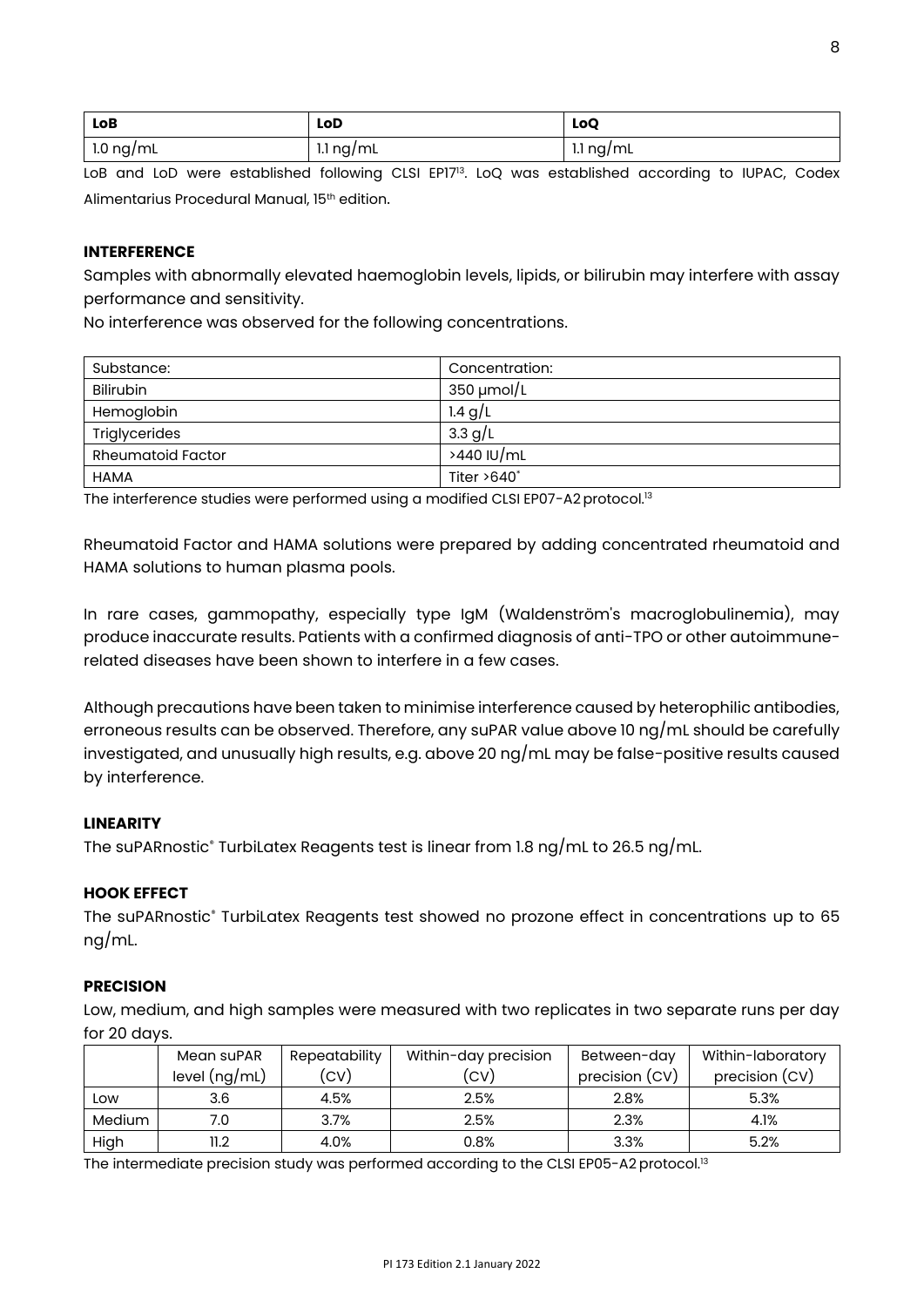## **ACCURACY (METHOD COMPARISON)**

The suPARnostic® TurbiLatex is calibrated against an internal control verified with suPARnostic® ELISA. The maximum allowed variation between suPARnostic® ELISA and TurbiLatex is 15%, and between lots of TurbiLatex, it is 10%.

Bias and correlation calculations toward the suPARnostic® ELISA kit were conducted to estimate the suPARnostic® TurbiLatex kits ability to quantify suPAR in patient samples. 120 samples were measured with one lot of suPARnostic® TurbiLatex reagents, and the results were compared to the suPARnostic® ELISA results.

Results**:**

| sample<br>Type | No.<br>pairs<br>OT. | Slope  | v-Intercept | Pearson correl. | Ranae<br>value             |
|----------------|---------------------|--------|-------------|-----------------|----------------------------|
| Plasma         | 120                 | 1.0081 | 0.2280      | 0.915           | ' na/mL<br>' 1-14.,<br>ے.∟ |

 $X = \text{sup}$ ARnostic<sup>®</sup> ELISA

 $Y = \text{supARNostic}^*$  TurbiLatex

#### **ANTICOAGULANT EFFECT (METHOD COMPARISON)**

The suPARnostic® TurbiLatex is calibrated for plasma samples with K2-EDTA anticoagulant. Therefore, bias and correlation calculations toward K2-EDTA based plasma samples should be considered when a Lithium Heparin anticoagulant is used.

Therefore, 45 samples from the same individual were collected in K2-EDTA and Lithium Heparin samples drawn from a single subject were measured with one lot of suPARnostic<sup>®</sup> TurbiLatex reagents, and the results were compared.

| Sample Type            | No. of pairs | Slope  | v-Intercept | Pearson correl. | Ranae value    |
|------------------------|--------------|--------|-------------|-----------------|----------------|
| Lithium Heparin Plasma | 45           | 1219،، | $-0.057$    | 0.982           | 2.2-12.1 ng/mL |

X = suPARnostic® TurbiLatex on K2-EDTA plasma.

Y = suPARnostic® TurbiLatex on Lithium Heparin Plasma. Studies were performed using Siemens Atellica® bioanaylser.

When using plasma with Lithium-Heparin anticoagulant, the following correction factor must be added to offset the inherent matrix:

**Correlated result** = (Obtained result for Lithium Heparin plasma – 0.0571)/1.1219

#### **WASTE HANDLING**

Discard unused reagents and waste according to country, federal, state, and local regulations.

| <b>REF</b>                            |                                       |                     |
|---------------------------------------|---------------------------------------|---------------------|
| Catalogue no.                         | Contains sufficient for <n> tests</n> | Use by              |
| <b>IVD</b>                            |                                       | LOT                 |
| In vitro diagnostic medical<br>device | <b>Temperature Limits</b>             | LOT no. (Batch No.) |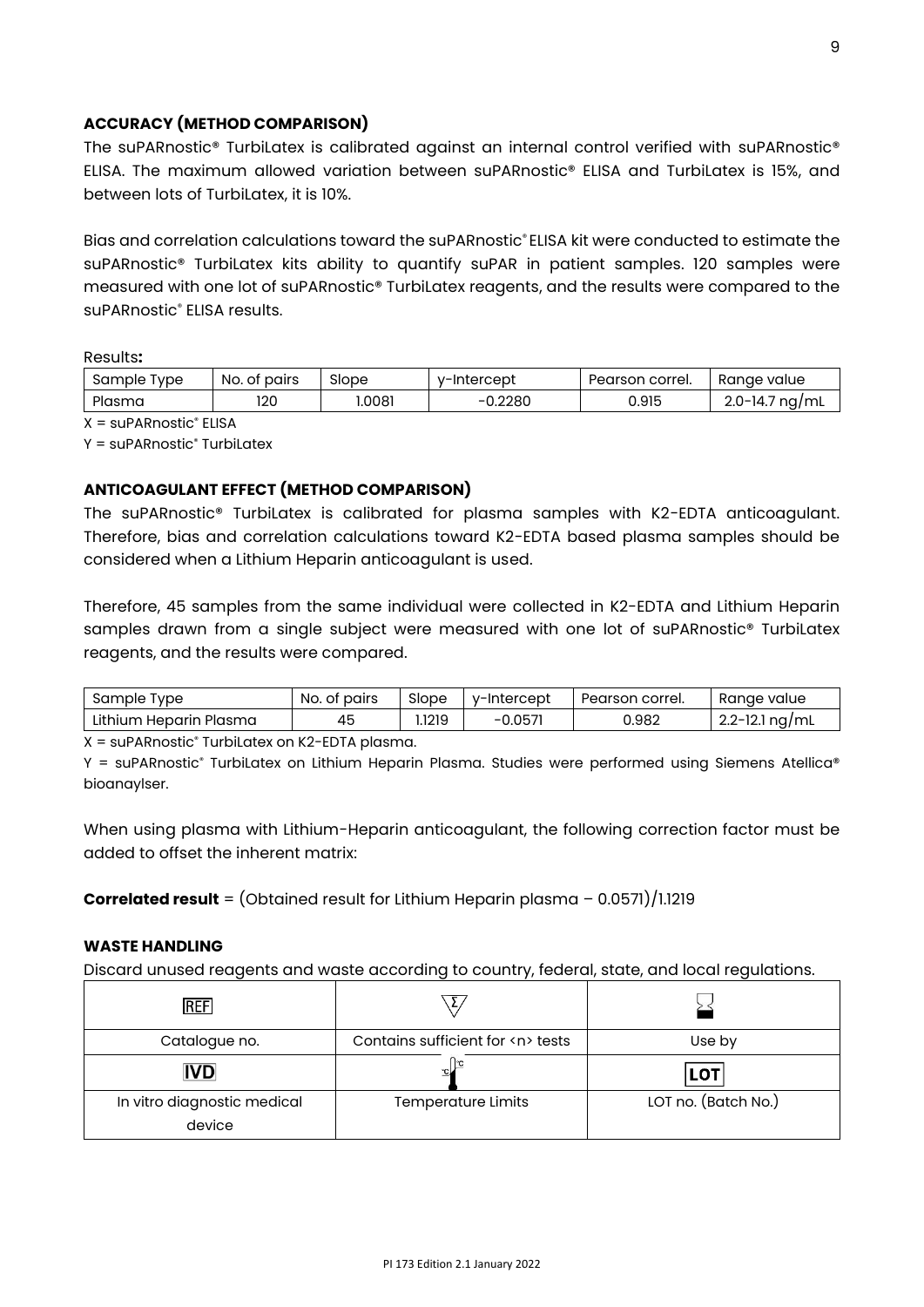#### **REFERENCES**

- 1) Desmedt S et al. The intriguing role of soluble urokinase receptor in inflammatory diseases. Crit Rev Clin Lab Sci. 2017 Mar;54(2):117-133
- 2) Rasmussen LJH et al. Combining National Early Warning Score with Soluble Urokinase Plasminogen Activator Receptor (suPAR) Improves Risk Prediction in Acute Medical Patients: A Registry-Based Cohort Study. Crit Care Med. 2018 Dec;46:1961-8.
- 3) Rasmussen LJH, et al. Soluble urokinase plasminogen activator receptor (suPAR) in acute care: a strong marker of disease presence and severity, readmission and mortality. A retrospective cohort study. Emerg Med J. 2016 Nov;33:769-75.
- 4) Schultz et al. Availability of suPAR in emergency departments may improve risk stratification: a secondary analysis of the TRIAGE III trial Scandinavian Journal of Trauma, Resuscitation and Emergency Medicine BMC (2019) 27:43
- 5) Schultz, M. et al. Early Discharge from the Emergency Department Based on Soluble Urokinase Plasminogen Activator Receptor (suPAR) Levels: A TRIAGE III Substudy, Hindawi, Disease Markers, Volume 2019
- 6) Rovina et al. Soluble urokinase plasminogen activator receptor (suPAR) as an early predictor of severe respiratory failure in patients with COVID-19 pneumonia. Crit Care, 2020 Apr 30;24(1):187;
- 7) Haastrup E, et al.: Soluble urokinase plasminogen activator receptor as a marker for use of antidepressants. PLoS One 2014.
- 8) Raggam RB et al. Soluble urokinase plasminogen activator receptor predicts mortality in patients with systemic inflammatory response syndrome. J Intern Med 2014, 276(6):651-8
- 9) Koch A, et al. Clinical relevance and cellular source of elevated soluble urokinase plasminogen activator receptor (suPAR) in acute liver failure. Liver Int 2014;34:1330–1339.
- 10) Donadello K, et al. Soluble urokinase-type plasminogen activator receptor as a prognostic biomarker in critically ill patients. J Crit Care. 2014 Feb;29(1):144-9.
- 11) Seppälä, S. et al. suPAR Cut-offs for Stratification of Low, Medium, and High-risk Acute Medical Patients in the Emergency Department, preprint available at https://www.researchsquare.com/article/rs-542503/v1
- 12) Azam Tu, et al. International Study of Inflammation in COVID-19. Soluble Urokinase Receptor (SuPAR) in COVID-19-Related AKI. J Am Soc Nephrol. 2020 Nov;31(11):2725-2735.
- 13) Protocols for Determination of Limits of Detection and Limits of Quantitation; Approved Guideline. EP17-A, Vol. 24 No. 34 Replaces EP17-P, Vol. 24 No. 10[. https://www.clsi.org/](https://www.clsi.org/)
- 14) Unpublished data from a multicenter study in Spain
- 15) Altintas I, et al.. suPAR Cut-Offs for Risk Stratification in Patients With Symptoms of COVID-19. Biomark Insights. 2021 Aug